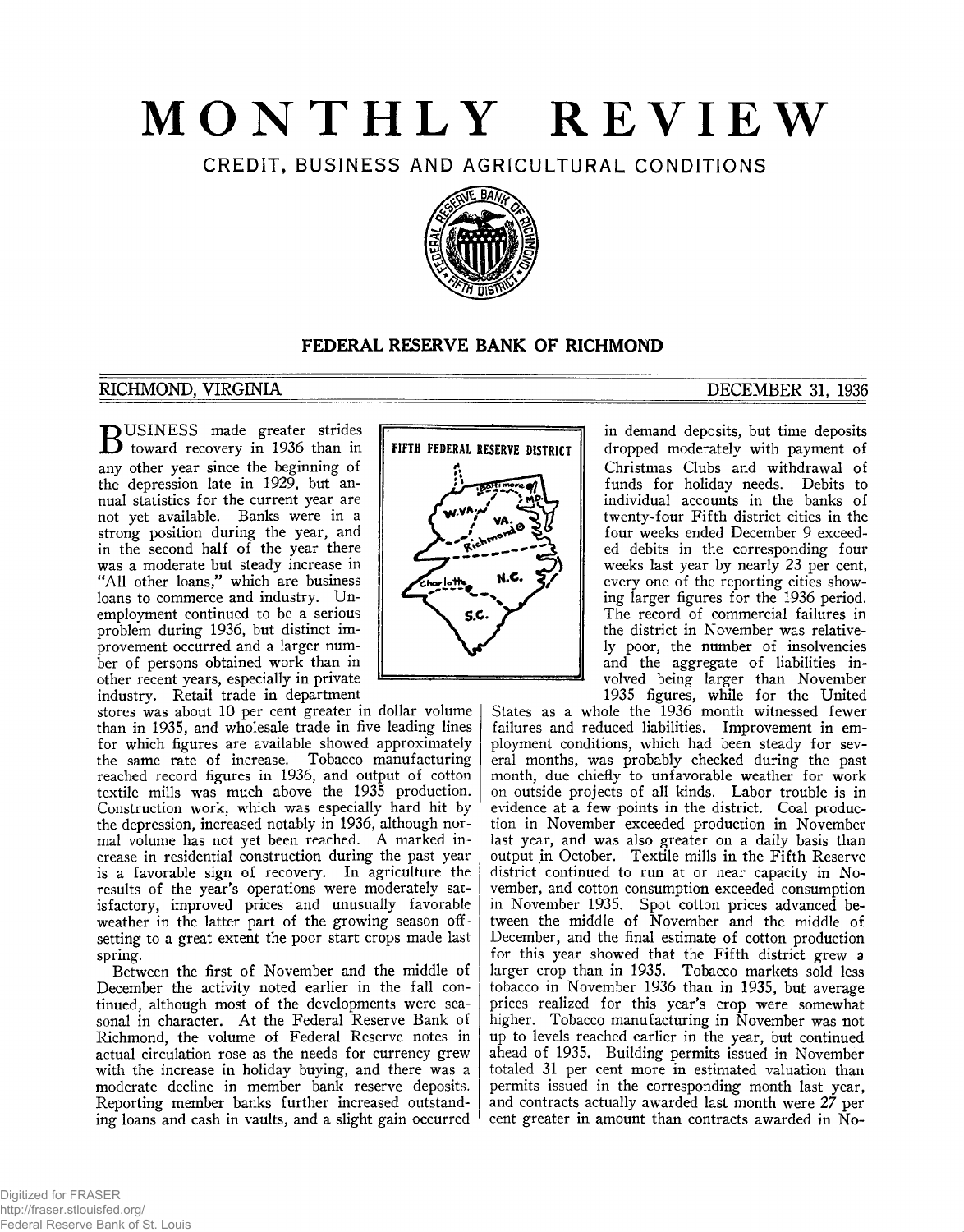vember 1935. Retail trade as reflected in department store sales last month exceeded November 1935 sales by 5.1 per cent, and all five lines of wholesale trade for which data are available also reported larger sales than a year ago.

|  |  | <b>Reserve Bank Statement</b> |
|--|--|-------------------------------|
|--|--|-------------------------------|

|                                                                                                                                     | 000 omitted         |                                                                                      |      |                                                                                    |                                 |                                                                                    |
|-------------------------------------------------------------------------------------------------------------------------------------|---------------------|--------------------------------------------------------------------------------------|------|------------------------------------------------------------------------------------|---------------------------------|------------------------------------------------------------------------------------|
| <b>ITEMS</b>                                                                                                                        | Dec. $15.1$<br>1936 |                                                                                      | 1936 |                                                                                    | Nov. $15 \mid$ Dec. 15.<br>1935 |                                                                                    |
| Industrial advances<br>Government securities<br>Total earning assets<br>Circulation of Fed. Res. notes<br>Members' reserve deposits |                     | - 24<br>121<br>3.223<br>125,833<br>129.201<br>209.667<br>212.412<br>311.564<br>71.78 | \$   | 34<br>121<br>3,360<br>125,510<br>129,025<br>205.813<br>220,898<br>324.575<br>72.63 | \$                              | 82<br>173<br>4.443<br>116,716<br>121.414<br>186.082<br>173.241<br>252.878<br>68.91 |

Total earning assets of the Federal Reserve Bank of Richmond rose by \$176,000 between the middle of November and the middle of December, an increase in Government security holdings amounting to \$323,000 more than offsetting declines of  $$10,000$  in discounts and \$137,000 in loans to industry for working capital. A seasonal increase of \$3,854,000 occurred during the month in Federal Reserve notes in actual circulation, due to increased needs for currency for holiday shopping. Member bank reserve deposits dropped by \$8,- 486,000 between November 15 and December 15, but continued far above minimum requirements. Cash reserves of the Richmond bank declined by \$13,011,000 during the month, and the ratio of cash reserves to note and deposit liabilities combined dropped 85/100ths of a point.

In comparison with condition figures on December 15 last year, the figures in the accompanying statement for December 15 this year show increases in all but three items. Discounts declined by \$58,000 during the year, open market paper held decreased by \$52,000. and industrial advances for working capital dropped by \$1,220,000. However, these decreases in assets were more than offset by a rise of \$9,117,000 in holdings of Government securities, and total earning assets showed a net increase of \$7,787,000 during the year. Federal Reserve notes in actual circulation rose by \$23,585,000 during the period under review, due in part to increased business activity this fall and in part to replacement of some national bank notes with Federal Reserve notes. Member bank reserve deposits, which were materially above legal requirements last year, increased further by  $$39,171,000$  on the 1936 date. The changes during the year in the statement resulted in an increase of \$58,686,000 in cash reserves of the Federal Reserve Bank of Richmond, and a rise of 2.87 points in the ratio of cash reserves to note and deposit liabilities combined.

## **Statement of 41 Member Banks**

Forty-one regularly reporting member banks in twelve cities in the Fifth Federal Reserve district increased their loans and discounts by \$10,073,000

|                                                        | 000 omitted |          |          |  |  |  |
|--------------------------------------------------------|-------------|----------|----------|--|--|--|
| <b>ITEMS</b>                                           | Dec.9       | Nov. 11  | Dec.111  |  |  |  |
|                                                        | 1936        | 1936     | 1935     |  |  |  |
| Loans on stocks and bonds (in-<br>cluding Governments) | \$75.190    | \$70.379 | \$71,008 |  |  |  |
|                                                        | 151,931     | 146,669  | 128,487  |  |  |  |
| Total loans and discounts                              | 227,121     | 217,048  | 199.495  |  |  |  |
| Investments in securities                              | 398.983     | 446.907  | 363.270  |  |  |  |
| Reserve bal. with F. R. bank                           | 140,967     | 141.578  | 122.024  |  |  |  |
|                                                        | 19,682      | 18.919   | 18.425   |  |  |  |
|                                                        | 471.598     | 469.162  | 401.483  |  |  |  |
|                                                        | 192.801     | 196.999  | 190,123  |  |  |  |
|                                                        |             |          |          |  |  |  |

during the four weeks between November 11 and December 9, 1936, loans on securities rising by \$4,811,000 and "All other loans" increasing by \$5,262,000. "All other loans" have been steadily, though moderately, increasing since about the middle of August as business expanded and caused a rise in the demand for bank credit. Cash in vaults also rose by \$763,000 during the month. On the other hand, the reporting institutions reduced their investments in securities by \$47,924,000 during the month, and also lowered their reserve deposits at the Reserve bank by \$611,000, the latter decrease being only a daily fluctuation. Demand deposits rose by \$2,436,000 between November 11 and December 9, but time deposits dropped \$4,198,000. The decrease in time deposits was probably due chiefly to payment of Christmas Savings funds and other withdrawals for holiday shopping.

Between December 11, 1935, and the corresponding date this year, December 9, total loans and discounts at the forty-one banks rose by \$27,626,000, of which \$23,444,000 was in "All other loans" which are largely commercial or industrial in character. Nearly 90 per cent of the increase in "All other loans" occurred in the past four months.' During the year investments in securities rose by \$35,713,000, and the reporting banks added \$18,943,000 to their reserve deposits at the Federal Reserve bank. Cash in vaults shows a rise of \$1,257,000 between the middle of December last year and this. Deposits in the forty-one banks rose \$72,- 793,000 during the year, of which \$70,115,000 represented demand deposits and only \$2,678,000 time deposits. None of the reporting banks borrowed at the Federal Reserve bank or at any other bank at any time during the year.

### **Time and Savings Deposits**

Time deposits in forty-one reporting member banks and aggregate deposits in ten mutual savings banks in Baltimore totaled \$404,607,375 at the end of November, 1936, a lower figure than \$408,847,824 reported at the end of October this year but above \$393,097,841 on November 30, 1935. Both member and savings banks reported drops in time and savings deposits during the past month, but both classes of banks showed higher deposits than a year earlier. A moderate decline in time and savings deposits usually occurs around the first of December, when Christmas Clubs are paid and many depositors withdraw funds for holiday buying.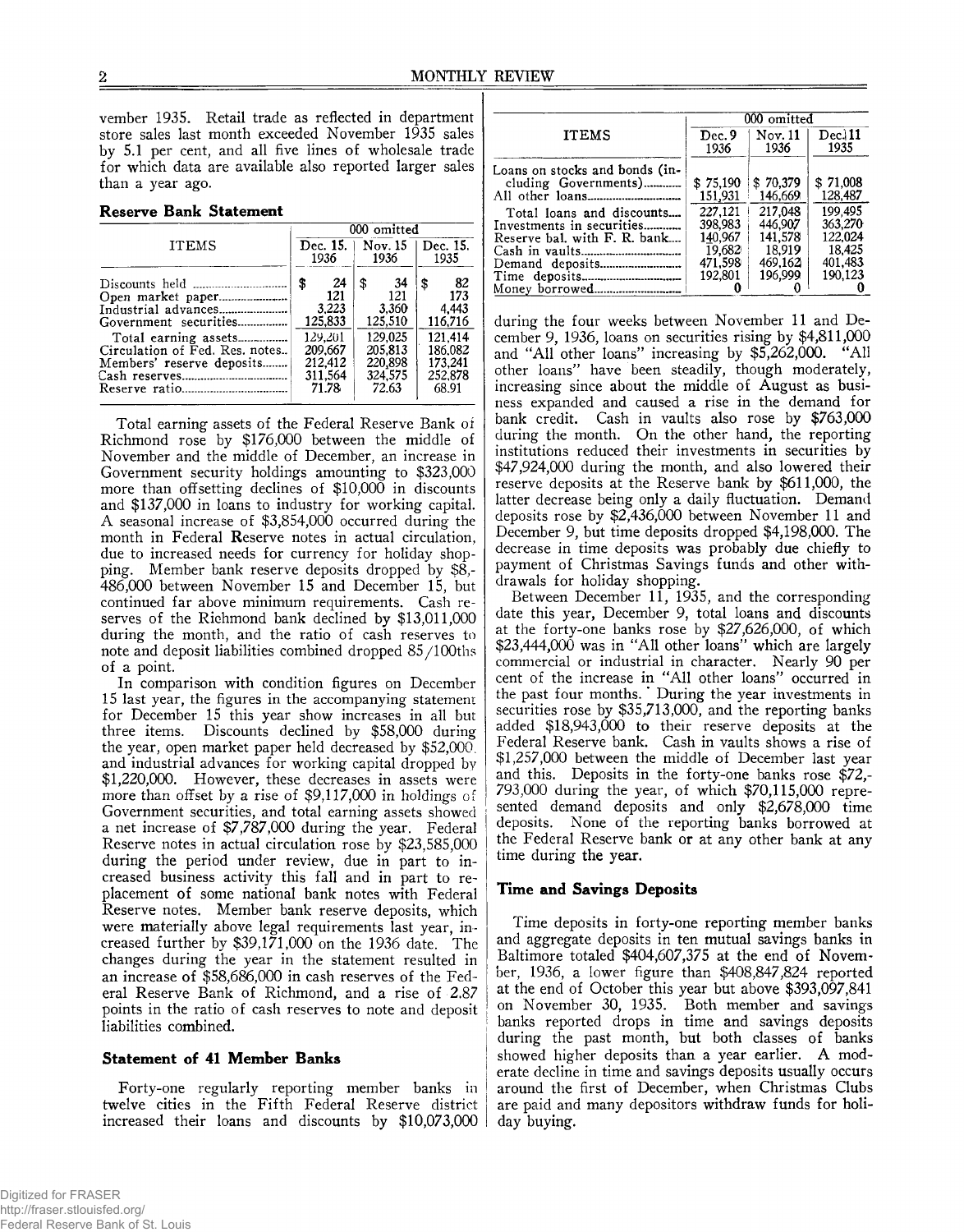|                                                                                                                                                                                                                                                                                                                                                                                                                                              | 000 omitted                                                                                                                                                                                                                                        |                                                                                                                                                                                                                                                  |                                                                                                                                                                                                                                                |  |  |  |
|----------------------------------------------------------------------------------------------------------------------------------------------------------------------------------------------------------------------------------------------------------------------------------------------------------------------------------------------------------------------------------------------------------------------------------------------|----------------------------------------------------------------------------------------------------------------------------------------------------------------------------------------------------------------------------------------------------|--------------------------------------------------------------------------------------------------------------------------------------------------------------------------------------------------------------------------------------------------|------------------------------------------------------------------------------------------------------------------------------------------------------------------------------------------------------------------------------------------------|--|--|--|
|                                                                                                                                                                                                                                                                                                                                                                                                                                              | Total debits, four weeks ended                                                                                                                                                                                                                     |                                                                                                                                                                                                                                                  |                                                                                                                                                                                                                                                |  |  |  |
| <b>CITIES</b>                                                                                                                                                                                                                                                                                                                                                                                                                                | Dec. 9<br>1936                                                                                                                                                                                                                                     | Now.11<br>1936                                                                                                                                                                                                                                   | Dec. 11<br>1935                                                                                                                                                                                                                                |  |  |  |
| Asheville, N. C<br>Baltimore, Md<br>Charleston, S. C<br>Charleston, W. Va<br>Charlotte, $N$ . C<br>Columbia, S. C<br>Cumberland, Md<br>Danville, Va<br>Durham, N. C<br>Greensboro, N. C<br>Greenville, S. C<br>Hagerstown, Md<br>Huntington, W. Va<br>Newport News, Va<br>Norfolk, Va<br>Portsmouth, Va<br>Raleigh, N. C<br>Richmond, Va<br>Roanoke. Va<br>Spartanburg, S. C<br>Washington, D. C<br>Wilmington, N. C<br>Winston-Salem, N. C. | \$<br>11,624<br>367.264<br>16,695<br>49,268<br>61,586<br>33,622<br>7,635<br>13,892<br>34,531<br>16,815<br>22,648<br>7.813<br>18,730<br>16.558<br>10,048<br>49,533<br>4.652<br>30,656<br>163,240<br>30,391<br>10,317<br>243.695<br>10.074<br>41,328 | \$<br>10,643<br>312,678<br>15,846<br>39,917<br>54.983<br>26,487<br>8,300<br>14,371<br>41,899<br>15,183<br>22,475<br>6.694<br>15,898<br>14.382<br>8,112<br>42,565<br>3,322<br>32,235<br>169,759<br>27,860<br>9,287<br>231,194<br>10,579<br>35,963 | \$<br>9,349<br>278.253<br>13.480<br>44,871<br>52,902<br>20,966<br>6,828<br>12,489<br>30,116<br>14,143<br>15.638<br>6,785<br>14.367<br>13,934<br>8,964<br>46,304<br>4,181<br>21,985<br>142,433<br>20.963<br>7,493<br>204.693<br>8.525<br>37,074 |  |  |  |
| District Totals                                                                                                                                                                                                                                                                                                                                                                                                                              | \$1,272,615                                                                                                                                                                                                                                        | \$1,170,632                                                                                                                                                                                                                                      | \$1,036,736                                                                                                                                                                                                                                    |  |  |  |

**Debits to Individual Accounts**

Debits to individual, firm and corporation accounts figures in the table reported for three equal periods of four weeks by clearing house banks in twenty-four leading Fifth district cities show a seasonal increase during the period ended December 9 in comparison with the figures for four weeks ended November 11. Aggregate debits in the reporting cities totaled \$1,272,- 615,000 during the four weeks ended December 9, an increase of \$101,983,000, or 8.7 per cent, above the total of \$1,170,632,000 reporte for the preceding period this year. Among the twenty-four reporting cities, eighteen reported higher figures for the later period, while only six cities reported lower figures.

In comparison with debits reported for four weeks ended December 11, 1935, those reported for the corresponding period this year show an increase of \$235,- 879,000, or 22.8 per cent, all of the twenty-four cities showing higher figures for the 1936 period.

## **Commercial Failures**

In spite of a well marked improvement in business in the Fifth Federal Reserve district in comparison with a year ago, commercial failures in the district were more numerous and liabilities involved were greater in November 1936 than in November 1935, There were 44 bankruptcies in the district last month, with liabilities totaling \$1,201,000, compared with 32 failures and liabilities totaling \$392,000 in the same month last year. The number of failures therefore rose 37.5 per cent and liabilities 206.4 per cent. On the other hand, failures in the United States numbering 688 in November 1936 showed a decline of 23.4 per cent under 898 failures in November 1935, and last month's liabilities totaling \$11,532,000 were 19.8 per cent less than liabilities totaling \$14,384,000 in November last year. Statistics for the district and the United States for several periods are shown in the accompanying table.

| Period          | Number of Failures<br>District | U.S.   | District    | Total Liabilities<br>U.S. |
|-----------------|--------------------------------|--------|-------------|---------------------------|
| November 1936   | 44                             | 688    | \$1,201,000 | \$11,532,000              |
| November 1935   | 32                             | 898    | 392,000     | 14,384,000                |
| November 1934   | 39                             | 923    | 550,602     | 18,349,000                |
| 11 Months, 1936 | 435                            | 8.493  | \$7,725,000 | \$133,965,000             |
| 11 Months, 1935 | 439                            | 10,600 | 6.074.000   | 163,124,000               |
| 11 Months, 1934 | 597                            | 11.052 | 8,409,000   | 234,926,000               |

#### **Employment**

No outstanding changes were noted in employment conditions in the Fifth Federal Reserve district in November and early December, but seasonal influences probably checked the decrease in unemployment which had been under way for several months. Industries continued to operate at a high level, and retail outlets took on additional workers to handle holiday trade, but unfavorable weather for outside work interfered with construction, highway building, farm work and other out-of-door projects. A strike of workers at a large manufacturing plant in Cumberland, Md., was settled early in December, but it will be some time before all employees can be put back to work, and meanwhile another strike of glass workers has developed in Charleston, W. Va.

#### **Coal Production**

Bituminous coal mined in the United States in November this year totaled 40,615,000 net tons, a decrease under 43,284,000 tons mined in October, but more than 33,404,000 tons dug in November 1935. The decrease in production last month in comparison with October output was due to a smaller number of working days in November, daily production in November of 1,758,000 net tons exceeding October daily production of 1,603,000 tons. Total output of bituminous coal in the United States during the present calendar year to December 5 amounted to 394,961,000 net tons, compared with 340,696,000 tons mined to the same date last year. Shipments of coal through Hampton Roads in November totaled approximately 1,680,- 000 tons, and total shipments from January 1 through November 30 amounted to 17,567,395 tons.

The December 5 report of the Bureau of Mines, Department of the Interior, gave bituminous coal production by states for the month of October 1936. West Virginia led all states with 11,629,000 net tons, Pennsylvania ranking second with 10,745,000 tons and Illinois third with 5,087,000 tons. West Virginia's production in October was 7.2 per cent above production in October 1935, while the National increase during the same period averaged 14.6 per cent. In October 1936 the Fifth district coal states of West Virginia, Virginia and Maryland produced 30 per cent of all bituminous coal dug in the Nation, compared with 32 per cent mined in the same three states in October 1935.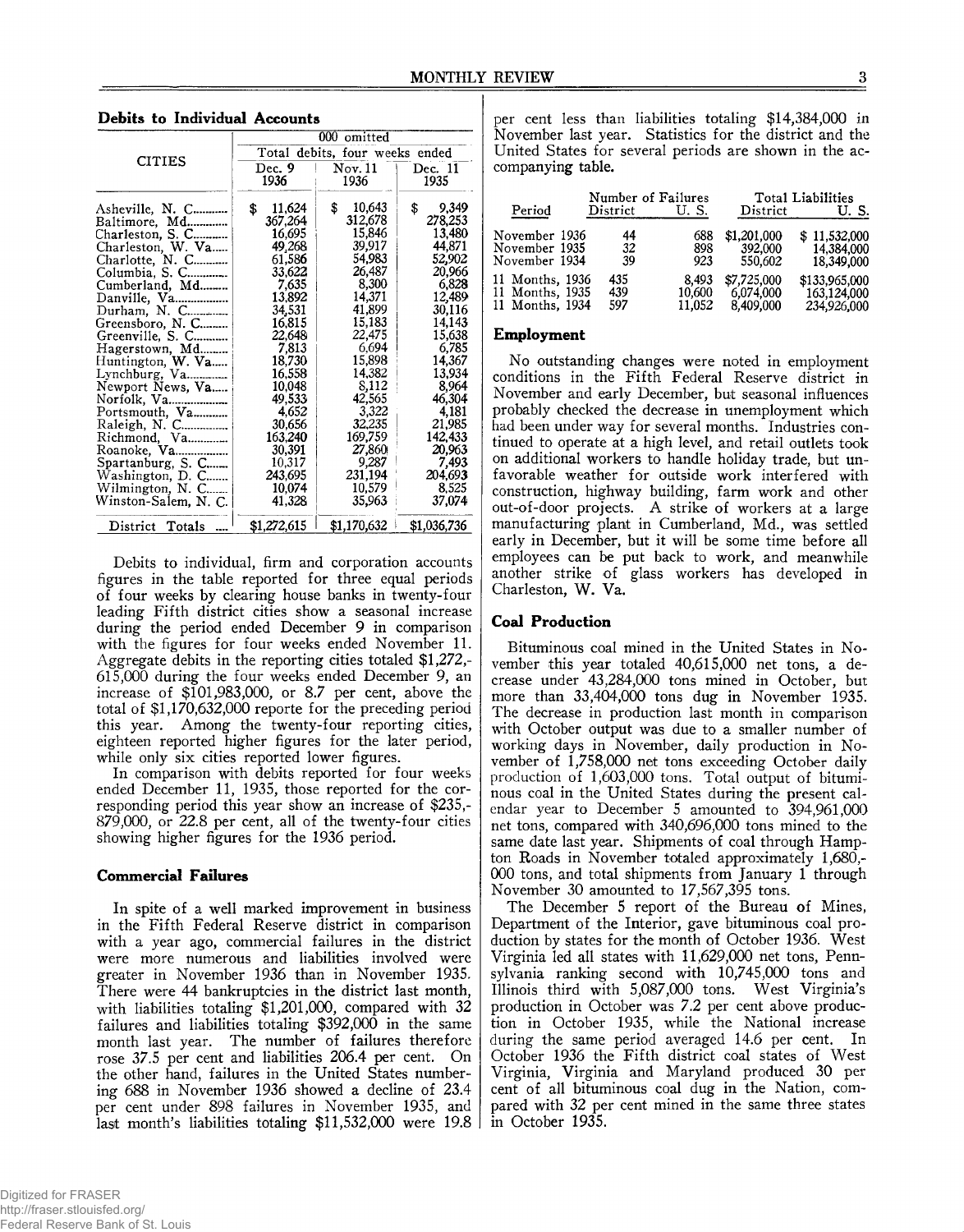# **Textiles**

Cotton textile mills in the Fifth Reserve district increased operations further in November, and a number of mills are sold up several months ahead. Cotton consumed by Fifth district mills in November totaled 294,686 bales, a smaller number than 304,419 bales used in October, but the earlier month contained more working days and on a daily basis the November consumption was the larger. In November 1935 the district used 244,429 bales. Last month North Carolina mills consumed 162,092 bales, South Carolina mills used 119,761 bales, and Virginia mills 12,833 bales, all larger figures than those for November last year.

On November 20, the Department of Commerce issued a report on spindles in place, spindles active in October, total spindle hours of operation in October, and average hours of operation per spindle in place in October. On October 31, 1936, there were 27,911,666 spindles in place in the United States, North Carolina leading with 6,064,044, or 21.7 per cent of the total, South Carolina ranking second with 5,697,438 spindles, or 20.4 per cent, and Massachusetts third with 4,281,- 416 spindles, or 15.3 per cent. The percentages for the Carolinas were higher than a year earlier, while the Massachusetts percentage declined during the year. The Fifth district as a whole had 44.5 per cent of total spindles in place in the United States at the end of October. In actual spindle hours of operation, South Carolina led all states for October with 2,077,- 158,593 hours, or 24.9 per cent of the National total of 8,328,468,743 hours, and North Carolina ranked second with 1,943,958,064 hours, or 23.3 per cent. Massachusetts, with 15.3 per cent of spindles in place, showed only 10.6 per cent of total hours of operation in October. The Fifth district, with 44.5 per cent of total spindles in the United States in October, showed 50.6 per cent of total hours of operation. In actual hours of operation per spindle in place, South Carolina with an average of 365 hours per spindle was in the lead, while North Carolina ranked fifth with 321 hours and Virginia ranked eighth with 300 hours. The average hours of operation for the United States was 298 per spindle in place, compared with 251 hours per spindle in October last year.

## **Cotton Statistics**

*Spot cotton prices* on ten Southern markets advanced during the past month, rising from an average of 11.99 cents per pound on November 13 for middling grade upland cotton to 12.64 cents on December 11, the latest date for which official figures are available. Part of the advance followed the final crop estimate of the season, which was not quite as large as was expected in the trade. On December 13, 1935, the average price on the ten Southern markets was 11.73 cents per pound, about \$4.50 per bale less than this year's price on the corresponding date.

*Final production figures* on this year's cotton crop, released by the Department of Agriculture on December 8, totaled 12,407,000 equivalent 500-pound bales, an increase of 7,000 bales over the estimate made on

November 1 and 1,769,000 bales above the 1935 production of 10,638,000 bales. The report pointed out that on August 1, when the first estimate of the season was made, prospects in the Carolinas and other Atlantic Coast states were decidedly poor, due to drought conditions in May and June which delayed germination of seed, caused much replanting, and retarded plant growth so much that it appeared quite unlikely that the crop could mature fully before frost. Prospects in Texas and other Southwestern states, on the other hand, were good in August. But during August drought conditions became serious in the Southwest, and prospects for cotton declined during that month by more than 800,000 bales in Texas and 200,000 bales in Oklahoma, while weather on the Atlantic Coast was excellent. Rains in September came too late to bring back the crop in Texas and Oklahoma, but saved it in states along the Mississippi River, and in the Eastern section of the belt weather continued so favorable that frost did not occur until ten days or two weeks later than usual, and late bolls all matured. The droughts also kept weevil damage to a minimum. As a result of these weather conditions, the loss in the crop after August 1 in Southwestern states was nearly balanced by improvement in Central and Eastern states. The August 1 forecast of production was for 12,481,000 bales, but the September 1 forecast was only 11,121,- 000 bales. On October 1, however, the estimate was raised to 11,609,000 bales, and continued upward steadily to 12,400,000 bales on November 1 and to 12,407,- 000 bales on December 1. The net change between August 1 and December 1 was a decline of 74,000 bales, or less than 1 per cent.

Total production of cotton in the Fifth Reserve district was lowered in the December estimate from the November 1 figures, declines of 13,000 bales in North Carolina and 5,000 bales in South Carolina offsetting an increase of 1,000 bales in Virginia. South Carolina's yield of 820,000 bales this year compares with 744,000 bales in 1935, North Carolina grew 625,000 bales in 1936 and 572,000 bales in 1935, and Virginia picked 34,000 bales this year and 30,000 bales last year. Total production of 1,466,000 bales in the district this year was 8.9 per cent above 1935 production of 1,346,- 000 bales.

*Ginning figures to December* 1, released by the Census Bureau on December 8, showed 11,494,170 bales ginned from this year's crop, compared with 9,356,921 bales of last year's smaller crop ginned before December.

*Cotton consumption* in American mills in November totaled 626,695 bales, according to the report of the Census Bureau on December 14. This figure shows a seasonal decrease from 646,499 bales consumed during the longer month of October this year, but is more than 512,312 bales consumed in November 1935. Total consumption during the four months of the present cotton year amounted to 2,477,210 bales, compared with 1,924,124 bales consumed during the four months ended November 30, 1935. Cotton on hand at manufacturing establishments on November 30 this year totaled  $1,792,250$  bales, compared with 1,402,916 bales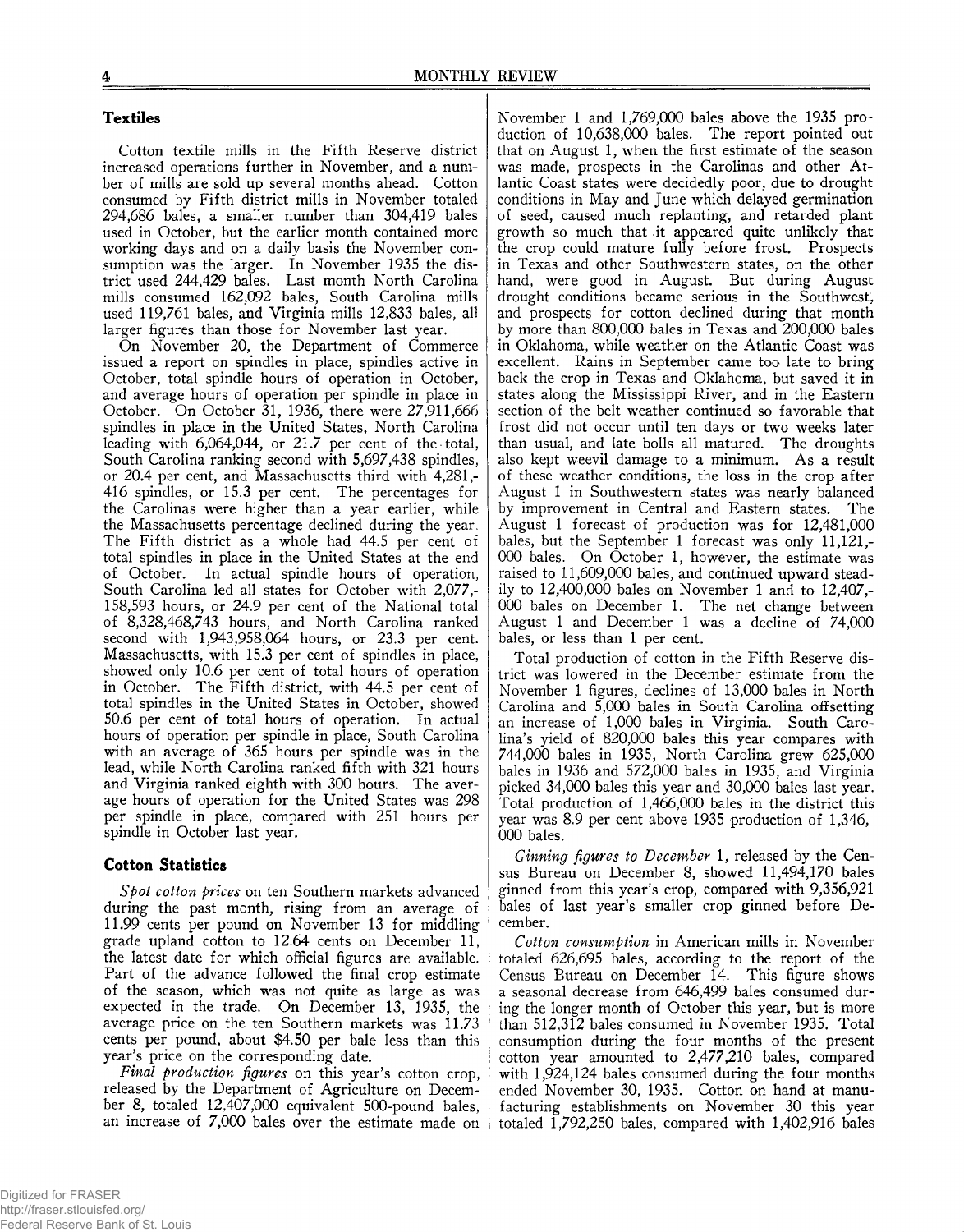held on October 31 this year and 1,348,830 bales held on November 30 last year. Bales in public warehouses and compresses numbered 8,418,408 at the end of November, 8,028,140 bales at the end of October, and 8,629,078 bales on November 30, 1935. Exports of cotton totaled only 689,815 bales in November, compared with 861,016 bales sent abroad in October this year and 1,134,874 bales in November 1935. Total exports during the four months of the present cotton year—August 1-November 30, inclusive^—totaled 2,- 302,942 bales, a lower figure than 2,574,786 bales shipped over seas during the corresponding four months last year. Spindles active at some time during November numbered 23,805,520, compared with 23,- 638,270 in October this year and 23,193,538 in November 1935.

*Cotton growing states consumed* 528,513 bales in November, compared with 430,785 bales used in November last year. Last month's consumption in the cotton growing states amounted to 84.3 per cent of National consumption, compared with 84.1 per cent of National consumption used in the cotton growing states in November last year. Of the 528,513 bales of cotton consumed in the cotton growing states in November, the Fifth district mills used 294,686 bales, or 55.8 per cent, a lower figure than 56.7 per cent of Southern consumption attained by Fifth district mills in November last year.

## **Tobacco Marketing**

*North Carolina* tobacco markets sold 74,626,112 pounds of tobacco for growers in November 1936, at an average price of \$22.40 per hundred pounds, compared with 108,479,080 pounds sold for an average of \$20.59 per hundred in November last year. Total sales this season to December 1 amounted to 394,606,- 290 pounds, compared with 494,698,414 pounds sold from the 1935 crop prior to December. Among the individual markets in North Carolina, Winston-Salem led in November sales with 10,675,498 pounds, Wilson ranking second with 8,274,828 pounds and Durham third with 7,834,768 pounds. In season sales to December, Wilson led all markets with 46,768,668 pounds, Greenville ranked second with 41,034,643 pounds, and Kinston third with 36,150,237 pounds. Roxboro led in average price paid in November with \$27.78 per hundred pounds, Fuquay Springs ranking second with an average of \$27.42 per hundred. It is estimated that more than 90 per cent of the North Carolina crop had been sold by the end of November.

*Virginia* auction markets sold 31,050,638 pounds of tobacco for an average of \$23.25 during November 1936, according to reports to the Commissioner of Agriculture. Sales in November 1935 totaled 37,214,- 149 pounds, and the price averaged \$21.43 per hundred. Total sales for the season to December 1 were 62,133,880 pounds, at an average price of \$23.56 per hundred, compared with 75,778,917 pounds sold prior to December 1935 for an average of \$21.93 per hundred pounds. Burley and Sun-cured markets did not open until December, and therefore there were no sales of those types in November. Burley and Sun-cured

types make up a relatively small part of the Virginia crop, however. Danville led in November sales with 15,013,464 pounds, South Boston ranking a poor second with 7,024,153 pounds. Danville led in price in November with \$24.91 per hundred pounds, South Boston ranking second with \$24.77 and Petersburg third with \$24.47. Since Burley tobacco went on sale early in December prices have been very high, but no official averages will be available until next month. Warehousemen estimated that tobacco sold in Virginia last month graded 29 per cent good, 40 per cent medium, and 31 per cent common, compared with November 1935 grades of 31 per cent good, 40 per cent medium, and 29 per cent common.

## **Tobacco Manufacturing**

On December 21, the Commissioner of Internal Revenue issued a report on taxes collected in November 1936 on manufactured tobacco products. November production of cigarettes in the United States numbered 11,557,116,290, compared with 10,801,258,- 890 cigarettes manufactured in November 1935. Smoking and chewing tobacco production decreased from 23,890,388 pounds in November 1935 to 23,576,496 pounds in November this year. Cigars manufactured rose from 457,299,010 in November last year to 489,- 179,709 in November 1936. Snuff production rose from 2,796,877 pounds to 3,034,777 pounds during the year. In November 1936, taxes on cigarettes totaled \$34,673,914, compared with \$32,402,371 collected in the corresponding month last year. Taxes on smoking and chewing tobacco decreased during the same period from \$4,300,358 to \$4,244,103, but cigar taxes rose from \$1,221,113 to \$1,303,143. Combined taxes to the Treasury on all forms of tobacco manufacture totaled \$40,767,420 in November 1936 and \$38,427,280 in November 1935, an increase during the later month of 6 per cent.

### **Agricultural Notes**

The crop season of 1936 is finished and all crops have been harvested, but final production figures for the year are not yet available. In the next issue of this *Review* a table will be printed for reference, containing production figures for the leading crops of the district in comparison with figures for some earlier years.

### **Construction**

*Building inspectors* in thirty-one Fifth district cities issued 2,853 permits in November this year, compared with 2,142 permits issued in November last year, a gain of 33 per cent. Estimated valuation figures last month totaled \$6,913,844, an increase of 31 per cent above the total of \$5,267,569 reported for November 1935 and 129 per cent above \$3,014,411 reported for November 1934. Twenty-three of the thirty-one cities reported higher valuation figures for the 1936 month, and the eleven largest cities in the Fifth district were included in the twenty-three.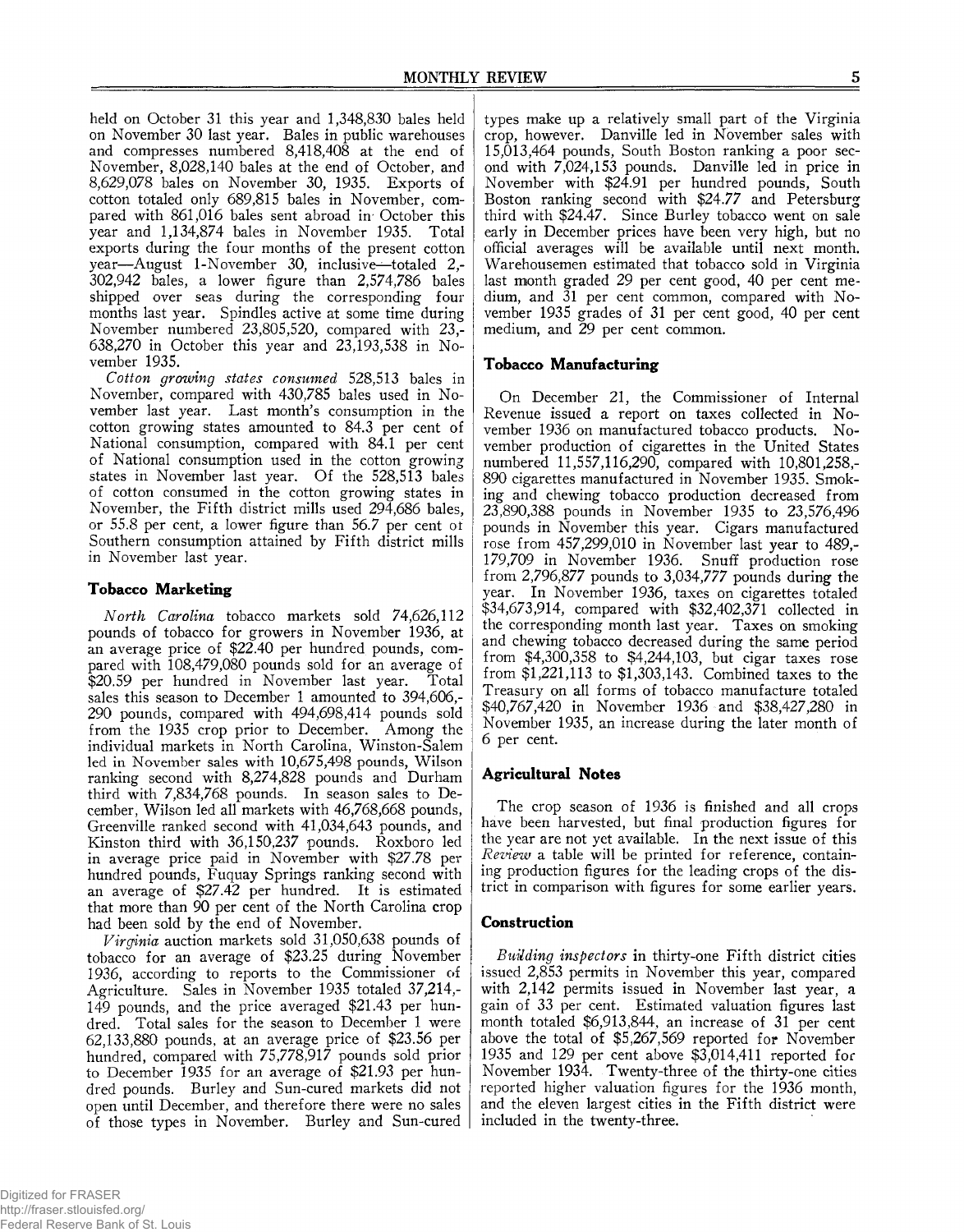| 1936 and 1935                           |          |          |                        |                  |  |  |  |  |  |
|-----------------------------------------|----------|----------|------------------------|------------------|--|--|--|--|--|
|                                         | Permits  | Issued   | <b>Total Valuation</b> |                  |  |  |  |  |  |
| <b>CITIES</b>                           | 1936     | 1935     | 1936                   | 1935             |  |  |  |  |  |
| Baltimore, Md                           | 936      | 614      | \$1,618,080            | \$1,148,760      |  |  |  |  |  |
| Cumberland, Md                          | 14       | 11       | 10,863                 | 19,985           |  |  |  |  |  |
| Frederick, Md                           | 5        | 7        | 85,100                 | 6,585            |  |  |  |  |  |
| Hagerstown, Md                          | 18       | 28       | 29,275                 | 76,257           |  |  |  |  |  |
| Salisbury, Md                           | 22       | 12       | 26,090                 | 20,425           |  |  |  |  |  |
| Danville, Va                            | 18       | 11       | 44,285                 | 16,982           |  |  |  |  |  |
| Lynchburg, Va                           | 58       | 28       | 90,966                 | 114.610          |  |  |  |  |  |
| Va<br>Norfolk.                          | 110      | 105      | 171,320                | 93,340           |  |  |  |  |  |
| Petersburg, Va                          | 0        | 3.       |                        | 7,550            |  |  |  |  |  |
| Portsmouth, Va                          | 19       | 14       | 9,605                  | 5,220            |  |  |  |  |  |
| Richmond, Va                            | 112      | 107      | 179,272                | 122.913          |  |  |  |  |  |
| Roanoke, Va                             | 42       | 40       | 62,592                 | 38.968           |  |  |  |  |  |
| Bluefield, W. Va                        | 17       | 2        | 38.670                 | 3,300            |  |  |  |  |  |
| Charleston, W. Va                       | 89       | 84       | 212,920                | 89,240           |  |  |  |  |  |
| Clarksburg, W. Va                       | 39       | 31<br>12 | 30,748                 | 62,144           |  |  |  |  |  |
| Huntington, W. Va                       | 36<br>44 | 24       | 160,025                | 22,580           |  |  |  |  |  |
| Asheville, N. C                         | 143      | 95       | 21,769                 | 7,873            |  |  |  |  |  |
| Charlotte, N. C                         | 31       | 42       | 384,786                | 169,434          |  |  |  |  |  |
| Durham, N. C                            | 67       | 39       | 62,200                 | 71.185<br>62,776 |  |  |  |  |  |
| Greensboro, N. C                        | 56       | 35       | 161,298<br>39,115      | 18,973           |  |  |  |  |  |
| High Point, N. C                        | 24       | 20       | 49,175                 | 90,570           |  |  |  |  |  |
| Raleigh, N. C                           | 6        | 2        | 7,750                  | 4,700            |  |  |  |  |  |
| Rocky Mount, N. C                       | 5        | 6        | 14,328                 | 5,103            |  |  |  |  |  |
| Salisbury, N. C<br>Winston-Salem, N. C. | 112      | 65       | 156,075                | 60,290           |  |  |  |  |  |
| Charleston, S. C                        | 67       | 46       | 79,318                 | 37,068           |  |  |  |  |  |
| Columbia, S. C                          | 57       | 48       | 177,439                | 122,035          |  |  |  |  |  |
| Greenville, S. C                        | 75       | 33       | 81,430                 | 26.314           |  |  |  |  |  |
| Rock Hill, S. C                         | 31       | 16       | 111,500                | 20,770           |  |  |  |  |  |
| Spartanburg, S. C                       | 32       | 30       | 36.880                 | 76,049           |  |  |  |  |  |
| Washington, D. C                        | 568      | 532      | 2,760,970              | 2,645,570        |  |  |  |  |  |
| District Totals                         | 2,853    | 2,142    | \$6,913,844            | \$5,267,569      |  |  |  |  |  |

**Building Permits Issued in November**

#### *Contracts actually awarded* in November for construction work in the Fifth district, including both rural and urban projects, totaled \$20,890,500, compared with \$16,417,226 awarded in November 1935 and \$8,599,431 awarded in 1934, according to figures collected by the F. W. Dodge Corporation. Of the awards in November this year, \$8,441,800, or 40.4 per cent, was for residential work, compared with \$4,427,- 501, or 27 per cent, for this type of work in November 1935.

#### **Retail Trade, 28 Department Stores**

|      |                                                                                                                                                                                                                                     | Baltimore Washington Other Cities District                                                    |        |
|------|-------------------------------------------------------------------------------------------------------------------------------------------------------------------------------------------------------------------------------------|-----------------------------------------------------------------------------------------------|--------|
|      |                                                                                                                                                                                                                                     | November 1936 sales, compared with sales in November 1935:<br>$+8.2$ $+2.3$ $+6.1$            | $+5.1$ |
|      |                                                                                                                                                                                                                                     | Total sales Jan.-Nov. 1936, compared with Jan.-Nov. 1935:<br>$+7.9$ $+9.8$ $+11.1$ $+9.3$     |        |
|      |                                                                                                                                                                                                                                     | Nov. 30, 1936, stocks, compared with stocks on Nov. 30, 1935:<br>$+5.5$ $+11.7$ $+6.1$ $+8.3$ |        |
|      |                                                                                                                                                                                                                                     | Nov. 30, 1936, stocks, compared with stocks on Oct. 31, 1936:<br>$+2.4$ $+7.1$ $+6.4$ $+5.1$  |        |
| .349 | $.367$ 292                                                                                                                                                                                                                          | Number of times stock was turned in November 1936:                                            | .347   |
|      |                                                                                                                                                                                                                                     | Number of times stock was turned since January 1, 1936:<br>3.513 4.124 3.339                  | 3.746  |
| 30.5 | <b>26.6</b> and the set of the set of the set of the set of the set of the set of the set of the set of the set of the set of the set of the set of the set of the set of the set of the set of the set of the set of the set of th | Percentage of Nov. 1, 1936, receivables collected in November:<br>32.7                        | 28.8   |
|      |                                                                                                                                                                                                                                     |                                                                                               |        |

Note: Figures from two Richmond stores are included in Other Cities, insufficient returns being available to show Richmond separately.

## **Wholesale Trade, 57 Firms**

| 21 7 6 12 11<br>Groceries Dry Goods Shoes Hardware Drugs                                                 |  |  |  |                                                                                                                                |
|----------------------------------------------------------------------------------------------------------|--|--|--|--------------------------------------------------------------------------------------------------------------------------------|
| November 1936 sales, compared with sales in November 1935:<br>$+ 6.1 + 24.2 + 10.0 + 13.1 + 10.4$        |  |  |  |                                                                                                                                |
| November 1936 sales, compared with sales in October 1936:<br>- 9.8 - 4.5 - 38.6 - 6.9 - 4.9              |  |  |  |                                                                                                                                |
| Jan.-Nov. 1936 sales, compared with sales in Jan.-Nov. 1935:<br>+ 8.5 + 16.4 + 10.7 + 10.2 + 8.7         |  |  |  |                                                                                                                                |
| Nov. 30, 1936, stocks, compared with Nov. 30, 1935, stocks:<br>$+$ 8.6(8*) + 7.6(3*) + 6.2(4*) + 3.4(7*) |  |  |  |                                                                                                                                |
| Nov. 30, 1936, stocks compared with Oct. 31, 1936, stocks:<br>- 1.6(8*) - 16.9(3*) + 2.0(4*) - 2.7(7*)   |  |  |  |                                                                                                                                |
|                                                                                                          |  |  |  | Percentage of collections in November to receivables Nov. 1:<br>$101.2(12^*)$ $44.6(4^*)$ $69.5(5^*)$ $47.9(11^*)$ $66.5(7^*)$ |

\* Number of reporting firms. Other figures are percentages.

(Compiled December 21, 1936)